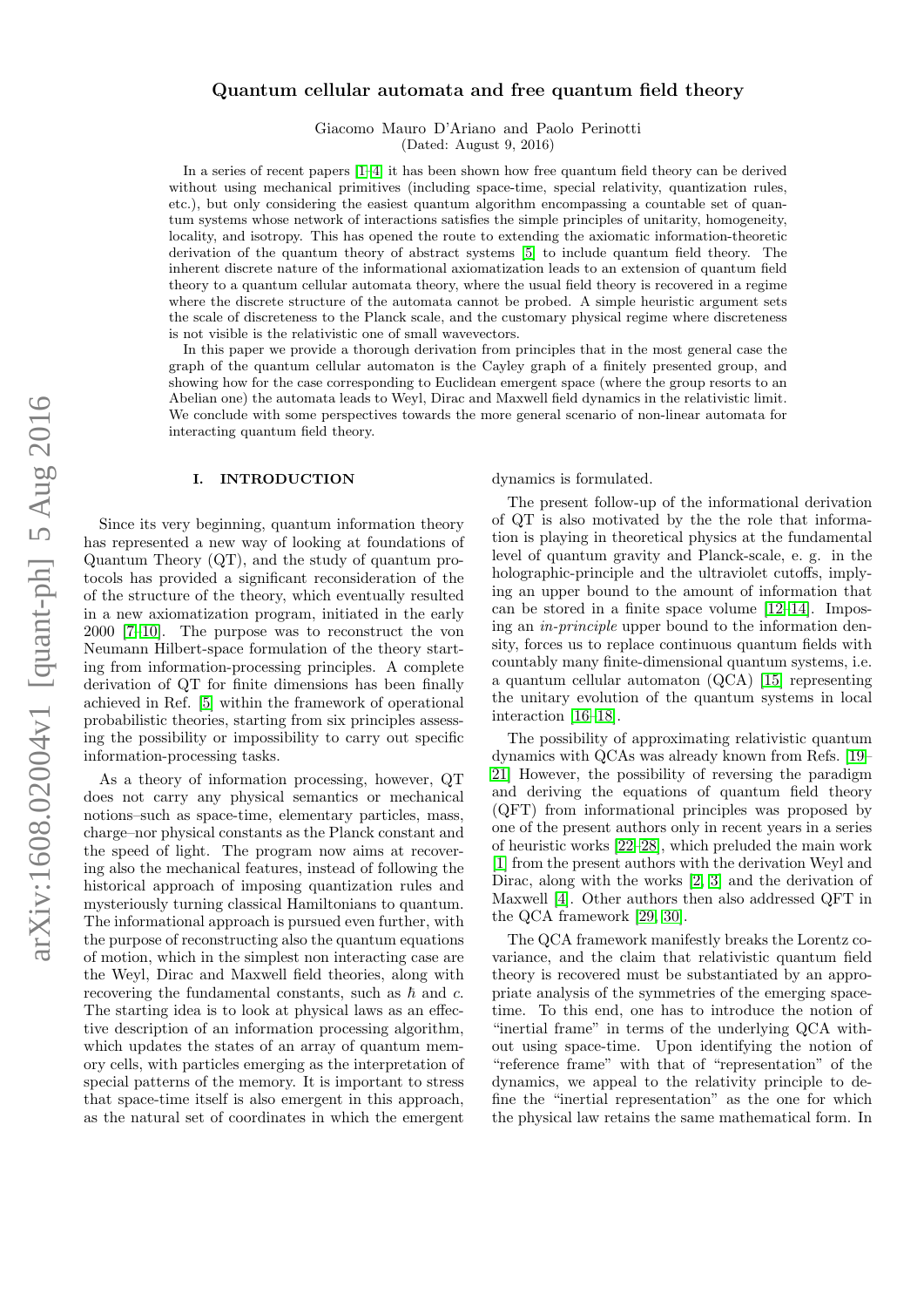2

such a way the change of inertial reference frame leads to a set of modified Lorentz transformations that recover the usual ones when the observation scale is much larger than the discrete microscopic scale. This problem has been first addressed in Refs. [\[32,](#page-9-18) [33\]](#page-9-19). While the QCA model recovers the usual Poincaré covariance of QFT in the relativistic limit of wave-vectors much smaller than Planck's one<sup>[\[1,](#page-9-0)2,4]</sup> (namely in the limit where discreteness cannot be probed), the group of symmetries exhibits a very different behavior in the ultra-relativistic regime of Planckian wave-vectors, where the usual symmetries are distorted as in doubly-special relativity models.

In this paper we review the derivation from principles of Refs. [\[1,](#page-9-0) [4\]](#page-9-1), proving in detail that the graph of the QCA is a Cayley graph of a finitely presented group, and showing how for the case corresponding to an Euclidean emergent space (where the group resorts to an Abelian one) the automata lead to Weyl, Dirac and Maxwell field dynamics in the relativistic limit. We conclude with some perspectives towards the more general scenario of nonlinear automata for interacting quantum field theory.

### <span id="page-1-3"></span>II. THE PRINCIPLES FOR THE QCA

A QCA gives the evolution of a denumerable set G of cells, each one corresponding to a quantum system. In our framework (see Refs. [\[1,](#page-9-0) [2\]](#page-9-14)) we are interested in exploring the possibility of an automaton description of free QFT and thus assume the quantum systems in G to be quantum fields. Requiring that the amount of information in a finite number of cells must be finite corresponds to consider Fermionic modes. In Section [VII,](#page-7-0) based on Ref. [\[4\]](#page-9-1), we see how Bosonic statistics can be recovered in this scenario as a very good approximation with the bosonic mode corresponding to a specially entangled state of a pair of Fermionic modes. The relation between Fermionic modes and finite-dimensional quantum systems, say qubits, is studied in the literature, and the two theories were proved to be computationally equivalent [\[35\]](#page-9-20). On the other hand the quantum theory of qubits and the quantum theory of Fermions differ in the notion of what are local transformations [\[36,](#page-9-21) [37\]](#page-9-22), with local Fermionic operations mapped into nonlocal qubit transformatioms and vice versa.

From now each cell of G will host an array of Fermionic modes with field operator  $\psi_{q,l}$ , obeying the canonical anti-commutation relations

$$
\{\psi_{g,l}, \psi_{g',l'}\} = 0, \quad \{\psi_{g,l}, \psi_{g',l'}^{\dagger}\} = \delta_{g,g'}\delta_{l,l'}, \quad (1)
$$

where  $l = 1, \ldots, s_g, s_g$  denotes the number of field components of the array  $\psi_q$  at each site  $g \in G$ . The general states and effects are linear combinations of even products of field operators (see Ref.[\[36\]](#page-9-21)). The evolution occurs in discrete identical steps, and in each one every cell interacts with the others. The construction of the one-step update rule is based on the following assumptions on the interactions among systems[\[1\]](#page-9-0) : 1) unitarity,

2) linearity, 3) homogeneity, 4) locality, and 5) isotropy. These constraints regard the algebraic properties of the map providing the update rule of the field. Denoting the variable that counts the evolution steps by  $t$ , and the local array of field operators at g at step t by  $\psi_{q,t}$  we can express unitarity as follows

$$
\psi_{g,t+1} = \mathcal{A}\psi_{g,t} := U\psi_{g,t}U^{\dagger},\tag{2}
$$

with  $U$  unitary operator. The linearity constraint requires that the field evolution can be expressed in terms of linear combinations of field operators, namely

$$
\psi_{g,t+1} = \sum_{g'} A_{g,g'} \psi_{g',t},\tag{3}
$$

where  $A_{g,g'}$  is an  $s_g \times s_{g'}$  complex matrix called transition *matrix*. Linearity thus endows the set  $G$  with a graph structure  $\Gamma(G, E)$ , with vertex set G and edge set  $E =$  ${(g, g')|A_{g,g'} \neq 0}.$  For every  $g \in G$ , we define the set  $S_g := \{A_{g,g'} \neq 0\}$  of non-null transition matrices, along with the neighborhood of g as  $N_g := \{g' \in G | A_{g,g'} \neq 0\}.$ 

Homogeneity consists in the requirement that every two vertices are indistinguishable. The most general discrimination procedure between two vertices occurs in a finite number  $N$  of steps and consists of a suitable sequence of state preparations of local modes, at different steps, followed by a sequence of measurements. A necessary condition for homogeneity is thus the following: for every vertex  $g \in G$  the array  $\psi_g$  has the same length,  $s_g = s$ . If we now consider a general permutation  $\pi$  of the vertices, we will denote by  $w_{\pi}$  the transformation defined by  $w_{\pi}(\psi_{g,l}) = \psi_{\pi(g),l}$ . Homogeneity can thus be expressed as the requirement that for every  $g, g'$  there exists  $\pi$  such that  $\pi(g) = g'$ , and for every joint state  $\rho$ and every joint effect O of the automaton along with a generic ancillary system R, one has

$$
\mathrm{Tr}[\rho(\mathcal{A}\otimes\mathcal{I}_{R})(O)]
$$
  
=  $\mathrm{Tr}[(w_{\pi}^{\vee}\otimes\mathcal{I}_{R})(\rho)(\mathcal{A}\otimes\mathcal{I}_{R})\{(w_{\pi}\otimes\mathcal{I}_{R})(O)\}].$  (4)

where  $\mathcal{I}_R$  denotes the identical transformation on the ancillary system R. As one can easily verify, the dual map  $w^{\vee}_{\pi}$  coincides with  $w_{\pi^{-1}}$ . The first result that we show is thus the following equivalent condition for homogeneity: a cellular automaton  $A$  on the set  $G$  is homogeneous if and only if for every  $g, g' \in G$  there exists a permutation  $\pi: G \to G$  such that  $\pi(g) = g'$ , and

<span id="page-1-2"></span><span id="page-1-1"></span><span id="page-1-0"></span>
$$
w_{\pi^{-1}}\mathcal{A}w_{\pi} = \mathcal{A}.\tag{5}
$$

It is easy to check that Eq. [\(5\)](#page-1-0) equally holds for  $\mathcal{A}^N$ , for any  $N > 0$ . The permutations  $\pi$  that satisfy condition [\(5\)](#page-1-0) are clearly a group  $\Pi$  that acts transitively on  $G$ .

Considering a general element  $\psi_g$ , the condition in Eq. [\(5\)](#page-1-0) implies that for some  $\pi \in \Pi$ 

$$
\sum_{f' \in N_{\pi(g)}} A_{\pi(g)f'} \psi_{\pi^{-1}(f')} = \sum_{f \in N_g} A_{gf} \psi_f.
$$
 (6)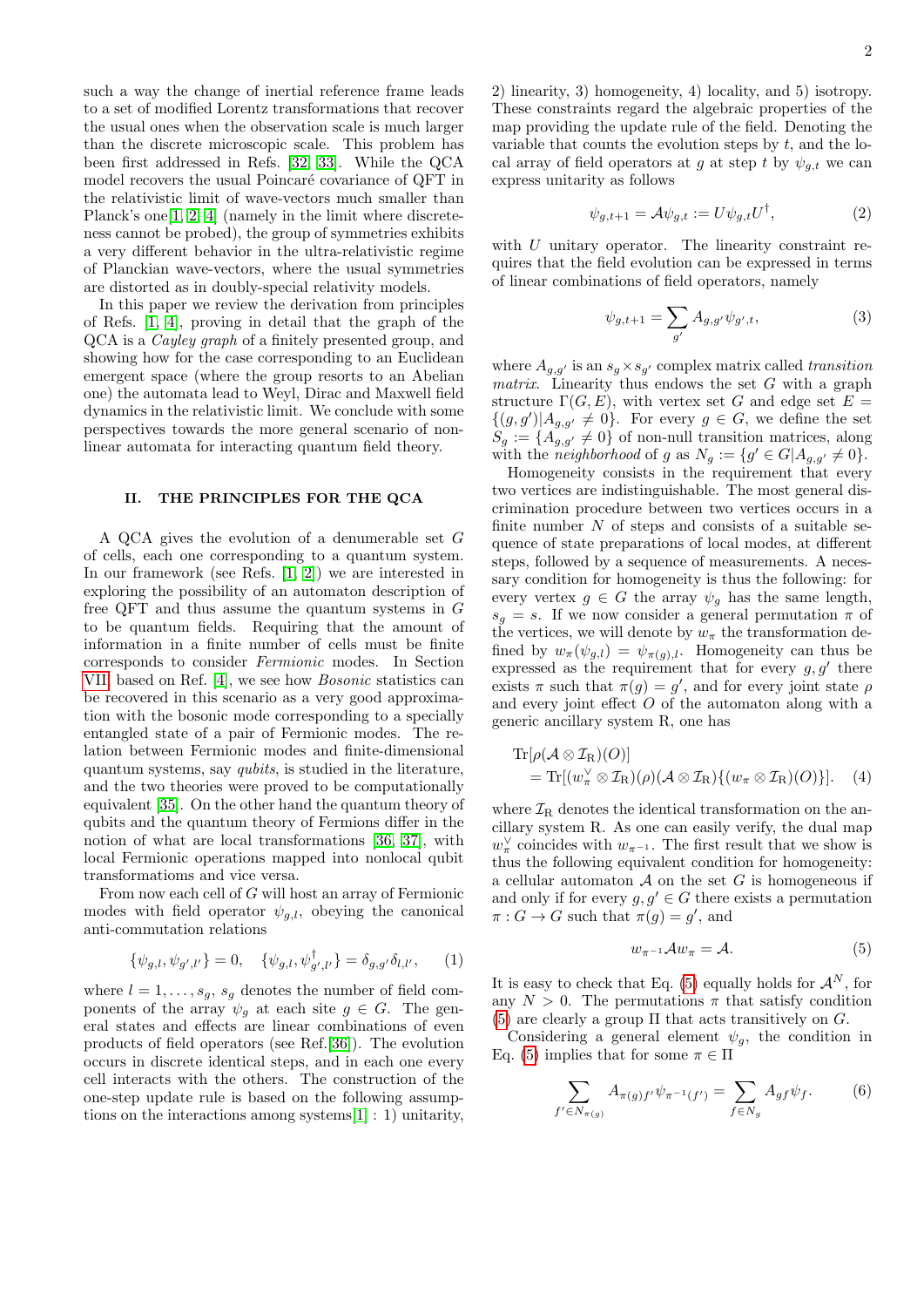Since the field operators are linearly independent, Eq. [\(6\)](#page-1-1) bears two important consequences: for every  $f \in N_q$ there exists  $f' \in N_{\pi(g)}$  such that  $\pi^{-1}(f') = f$ —or equivalently  $f' = \pi(f)$ —and viceversa for every  $f' \in N_{\pi(g)}$ there exists  $f \in N_g$  such that  $f' = \pi(f)$ . Thus,  $N_{\pi(g)} = \pi(N_g)$ , and since the group of permutations  $\pi$ satisfying Eq.  $(5)$  is transitive, we have that for every  $g, g'$  there is a bijection  $N_g \leftrightarrow N_{g'}$ . Setting  $N := N_{\bar{g}}$ , for every  $g \in G$  one has a bijection  $N_q \leftrightarrow N$ .

Moreover, by Eq. [\(6\)](#page-1-1), for every g and for every  $f \in N_g$ , one has  $A_{gf} = A_{\pi(g)\pi(f)}$  for the permutations  $\pi$  satisfying Eq. [\(5\)](#page-1-0). Again, since the group of such permutations is transitive on G, for every pair  $g, g' \in G$  the sets  $S_g$  and  $S_{g'}$  contain the same  $s \times s$  transition matrices, namely  $S := S_g = S_{g'} = \{A_{h_1}\}_{i=1}^{|N|}$ . If we associate the label  $h_i$  to the edge  $(g, g')$  whenever  $A_{g,g'} = A_{h_i}$ , we enrich the structure of the graph  $\Gamma(G, E)$ , which becomes a vertex-transitive colored directed graph, with colors corresponding to the labels  $h_i$ . If two transition matrices  $A_{h_1} = A_{h_2}$  are equal, we conventionally associate them with two different labels  $h_1 \neq h_2$  in such a way that Eq. [\(6\)](#page-1-1) holds. If such choice is not unique, we will pick an arbitrary one, since the homogeneity requirement implies that there exists a choice of labeling for which all the following construction is consistent. In the following we will identify the set S with the set of labels  $h_i$ , with a slight abuse of notation. We now define the action of  $S$ on G formally as  $g' = gh_i$  when  $A_{gg'} = A_{h_i}$ . Notice that by construction, one has  $A_{\pi(g)\pi(f)} = A_{gf} = A_{h_i}$ , which implies

$$
\pi(g)h_i = \pi(f) = \pi(gh_i). \tag{7}
$$

If we now use the alphabet  $S \cup S^{-1}$  of labels  $h_i$  and  $h_i^{-1}$  to form arbitrary words, we obtain a free group F: composition corresponds to word juxtaposition, with the empty word  $\lambda$  representing the identity, and the formal rule  $h_i h_i^{-1} = h_i^{-1} h_i = \lambda$ . An element  $w = h_{i_1}^{p_1} h_{i_2}^{p_2} \dots h_{i_n}^{p_n}$ <br>of  $F$ —with  $p_j \in \{-1, 1\}$ —thus corresponds to a path on the graph, where the symbol  $h_i^{-1}$  denotes a backwards step along an arrow (i.e. from the head of the arrow to its tail). For every  $h_{i_1}^{p_1} h_{i_2}^{p_2} \dots h_{i_m}^{p_m} = w \in F$ , one has  $w^{-1} =$  $h_{i_m}^{-p_m} \dots h_{i_2}^{-p_2} h_{i_1}^{-p_1}$ . The action of symbols  $h_i \in S$  on the  $\begin{array}{ll}\n n_{i_m} & \dots n_{i_2} & n_{i_1} \\
\text{elements } g \in G \text{ can now be extended to arbitrary words}\n \end{array}$  $w \in F$ , by posing  $gh_i^{-1} = g'$  iff  $g'h_i = g$ , and  $gh_{i_1}^{p_1}h_{i_2}^{p_2} :=$ <br> $(g_1h_{i_1})_h^{p_2}$ . For given  $w \in F$ , and for given pair  $g_1 g' \in F$  $(gh_{i_1}^{p_1})h_{i_2}^{p_2}$ . For every  $w \in F$ , and for every pair  $g, g' \in$ G (for the corresponding permutation  $\pi$ ), we now show that  $\pi(fw) = \pi(f)w$ . The first step consists in proving the result for  $w = h_i^{-1}$ . Let  $f' = fh_i^{-1}$ , namely  $f =$  $f'h_i$ . Then by Eq. [\(7\)](#page-2-0)  $\pi(f) = \pi(f')h_i$ , namely  $\pi(f)h_i^{-1} =$  $\pi(f') = \pi(fh_i^{-1})$ . Notice that, if we define  $N'_g := \{g' | g \in$  $N_{g'}\}$ , the last result implies that for every pair  $f, g \in$ G there is a bijection  $N'_f \leftrightarrow N'_g$ , and  $N'_{\pi(g)} = \pi(N'_g)$ . Indeed,  $g' \in N'_g$  if and only if  $g' = gh_j^{-1}$  for some j, and thus  $\pi(g') = \pi(g)h_j^{-1} \in N'_{\pi(g)}$ . One can prove that  $\pi(fw) = \pi(f)w$  by induction on the length  $l(w)$  of the word w. Indeed, we know that it is true for  $l(w) = 1$ .

Suppose now that for  $l(w) = n - 1$  one has  $\pi(fw) =$  $\pi(f)w$ , and consider w' with  $l(w') = n$ . Then  $w' = wh_i^p$ with  $l(w') = n - 1$  and  $p = \pm 1$ . In this case we have

 $\pi$ 

f

$$
(fw') = \pi(fwh_i^p)
$$
  
=  $\pi[(fw)h_i^p]$   
=  $\pi(fwh_i^p)$   
=  $\pi(f)wh_i^p$   
=  $\pi(f)w'$ ,

where the induction hypothesis is used in the fourth equality.

Let us now suppose that for some  $f \in G$  and some word  $w \in F$  one has  $fw = f$ . Then for every  $f' \in G$  one can take  $\pi$  such that  $\pi(f) = f'$ , thus obtaining

<span id="page-2-1"></span>
$$
f'w = \pi(f)w = \pi(fw) = \pi(f) = f'. \tag{8}
$$

Thus, if a path  $w \in F$  is closed starting from  $f \in G$ , then it is closed also starting from any other  $q \in G$ .

In particular, the necessary condition implies that if for some  $h_i \in S$ , there exists an element  $h_j \in S$  and  $g, g' \in G$  such that  $A_{gg'} = A_{h_i}$  and  $A_{g'g} = A_{h_j}$ , then for every  $f \in G$  one has  $fh_i h_j = fh_j h_i = f$ , namely  $h_j = h_i^{-1}$ . We can now easily see that the subset R of F corresponding to words r such that  $gr = g$  for all  $g \in G$ is a normal subgroup. Indeed,  $R$  is a subgroup because the juxtaposition of two words  $w, w' \in R$  is again a word  $ww' \in R$ , and for every word  $w \in R$  also  $w^{-1} \in R$ . To prove that  $R$  is normal in  $F$  we just show that it coincides with its normal closure, i.e. for every  $w \in F$  and every  $r \in$ R, we have  $wrw^{-1} \in R$ . Indeed, defining for arbitrary g the element  $g' := gw$ , we have  $g'w^{-1} = g$ , and thus  $gwrw^{-1} = g'rw^{-1} = g'w^{-1} = g$ , namely  $wrw^{-1} \in R$ .

<span id="page-2-0"></span>We thus identified a normal subgroup  $R$  containing all the words  $r$  corresponding to closed paths. If one takes the quotient  $F/R$ , one obtains a group whose elements are equivalence classes of words in F. If we label an arbitrary element of  $G$  by  $e$ , it is clear that the elements of G are in one-to-one correspondence with the vertices of G, since for every  $g \in G$  there is one and only one class in  $F/R$  whose elements lead from e to g. We can then write  $q = w$  for every  $w \in F$  such that w represents a path leading from  $e$  to  $q$ . In technical terms, the graph  $\Gamma(G, E) = \Gamma(G, S)$  is the Cayley graph of the group  $G = F/R$ . Homogeneity thus implies that the set G is a group G that can be presented as  $G = \langle S|R \rangle$ , where S is the set of generators of  $G$  and  $R$  is the group of relators. In the following, if  $h_i = h_i^{-1}$  we will draw an undirected edge to represent  $h_i$ . The presentation can be chosen by arbitrarily dividing S into  $S_+ \subseteq S$  and  $S_- := S_+^{-1}$  in such a way that  $S_+ \cup S_- = S$ . The above arbitrariness is inherent the very notion of group presentation and corresponding Cayley graph, and will be exploited in the following, in particular in the definition of isotropy.

For convenience of the reader we remind the definition of *Cayley graph*. Given a group G and a set  $S_{+}$  of generators of the group, the Cayley graph  $\Gamma(G, S_+)$  is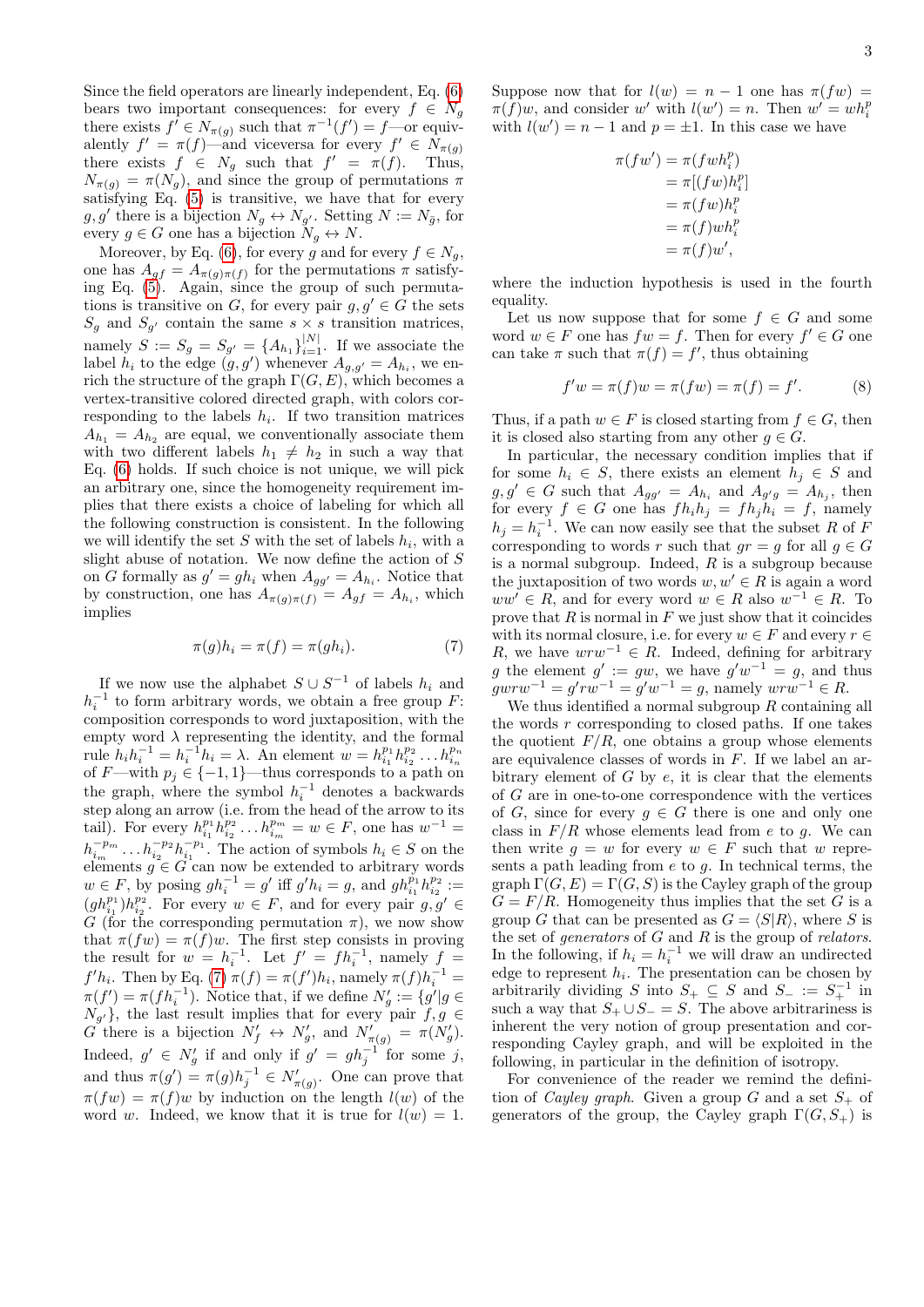defined as the colored directed graph having vertex set G, edge set  $\{(g, gh); g \in G, h \in S_+\}$ , and a color assigned to each generator  $h \in S_+$ . Notice that a Cayley graph is regular—i.e. each vertex has the same degree and vertex-transitive—i.e. all sites are equivalent, in the sense that the graph automorphism group acts transitively upon its vertices. The Cayley graphs of a group G are in one to one correspondence with its presentations, with  $\Gamma(G, S_+)$  corresponding to the presentation  $\langle S_{+}|R\rangle$ . We finally remind that a Cayley graph is said to be arc-transitive when its group of automorphisms acts transitively not only on its vertices but also on its directed edges.

Notice that the sole property of vertex transitivity, without the necessary condition that closed paths are the same starting from every vertex [i.e. Eq. [\(8\)](#page-2-1)], would not be sufficient to identify a group structure. Consider indeed the Petersen graph in Fig. [1,](#page-3-0) whose vertices are equivalent. It is known that the Petersen graph cannot represent a Cayley graph, and this is due to the failure of the condition on closed paths. One can easily verify that, up to irrelevant permutations, the Petersen graph can be directed and colored in a unique way, that is the one in Fig. [1.](#page-3-0) Now, the path brrbr is closed starting from vertex 1, while it leads from vertex 2 to vertex 3.



<span id="page-3-0"></span>FIG. 1: x

We can now easily prove that if a linear cellular automaton  $A$  has the property that its transition matrices are independent of the system g, i. e.  $S_g = S = \{A_{h_i}\}_{i=1}^{|N|}$ , and they define the Cayley graph of a group, then  $\overline{A}$  is homogeneous. Indeed, in this case one can define for  $g, g'$  the permutation  $\pi(f) := g'g^{-1}f$ , which clearly gives

$$
\pi(g)=g',
$$
 with  $\pi^{-1}(f)=gg'^{-1}f.$  In this case, one has

$$
w_{\pi^{-1}} A w_{\pi} (\psi_g) = w_{\pi^{-1}} A(\psi_{\pi(g)})
$$
  
\n
$$
= w_{\pi^{-1}} \sum_{f \in N_{\pi(g)}} A_{\pi(g)f} \psi_f
$$
  
\n
$$
= w_{\pi^{-1}} \sum_{f \in N_g} A_{\pi(g)\pi(f)} \psi_{\pi(f)}
$$
  
\n
$$
= w_{\pi^{-1}} \sum_{h \in S} A_h \psi_{\pi(g)h}
$$
  
\n
$$
= \sum_{h \in S} A_h \psi_{\pi^{-1}(g'h)}
$$
  
\n
$$
= \sum_{h \in S} A_h \psi_{\pi^{-1}(g')h}
$$
  
\n
$$
= \sum_{h \in S} A_h \psi_{gh}
$$
  
\n
$$
= A(\psi_g),
$$

which implies the homogeneity condition of Eq. [\(4\)](#page-1-2).

Locality is the requirement that the cellular automaton can be determined by preparing and measuring a finite number of systems after they evolve for a finite number of steps. Notice that determining a homogeneous cellular automaton amounts to determine the set S of transition matrices along with the set  $R$  of closed paths, which characterizes the group  $G$ . If  $S$  has to be determined by measurements on a finite number of systems, then the set  $S$  has to be finite. For a similar reason, the set  $R$ must be completely determined by a finite set of closed paths of finite size. This implies that the group  $G$  must be finitely presented. In terms of the evolution rule, every local Fermionic system interacts with a finite number of other systems at each step.

The automaton can then be represented by an operator over the Hilbert space  $\ell^2(G) \otimes \mathbb{C}^s$ 

$$
A = \sum_{h \in S} T_h \otimes A_h,\tag{9}
$$

where T is the right-regular representation of G on  $\ell^2(G)$ ,  $T_g|g'\rangle=|g'g^{-1}\rangle.$ 

We remind now that the set  $S$  can be split in many ways as  $S = S_+ \cup S_-,$  with  $\{e\}$  denoting the identity in G, that appears only in the presence of self-interaction. The requirement of isotropy amounts to the statement that all directions on  $\Gamma(G, S_+)$  are equivalent. This requirement is translated in mathematical terms requiring that there exists a decomposition of  $S = S_+ \cup S_-$ , and a faithful representation U over  $\mathbb{C}^s$  of a group L of graph automorphisms that is transitive over  $S_{+}$ , such that one has the covariance condition

<span id="page-3-1"></span>
$$
A = \sum_{h \in S} T_h \otimes A_h = \sum_{h \in S} T_{l(h)} \otimes U_l A_h U_l^{\dagger}, \quad \forall l \in L. \tag{10}
$$

By linear independence of the generators  $T_h$  of the right regular representation of G one has that the above con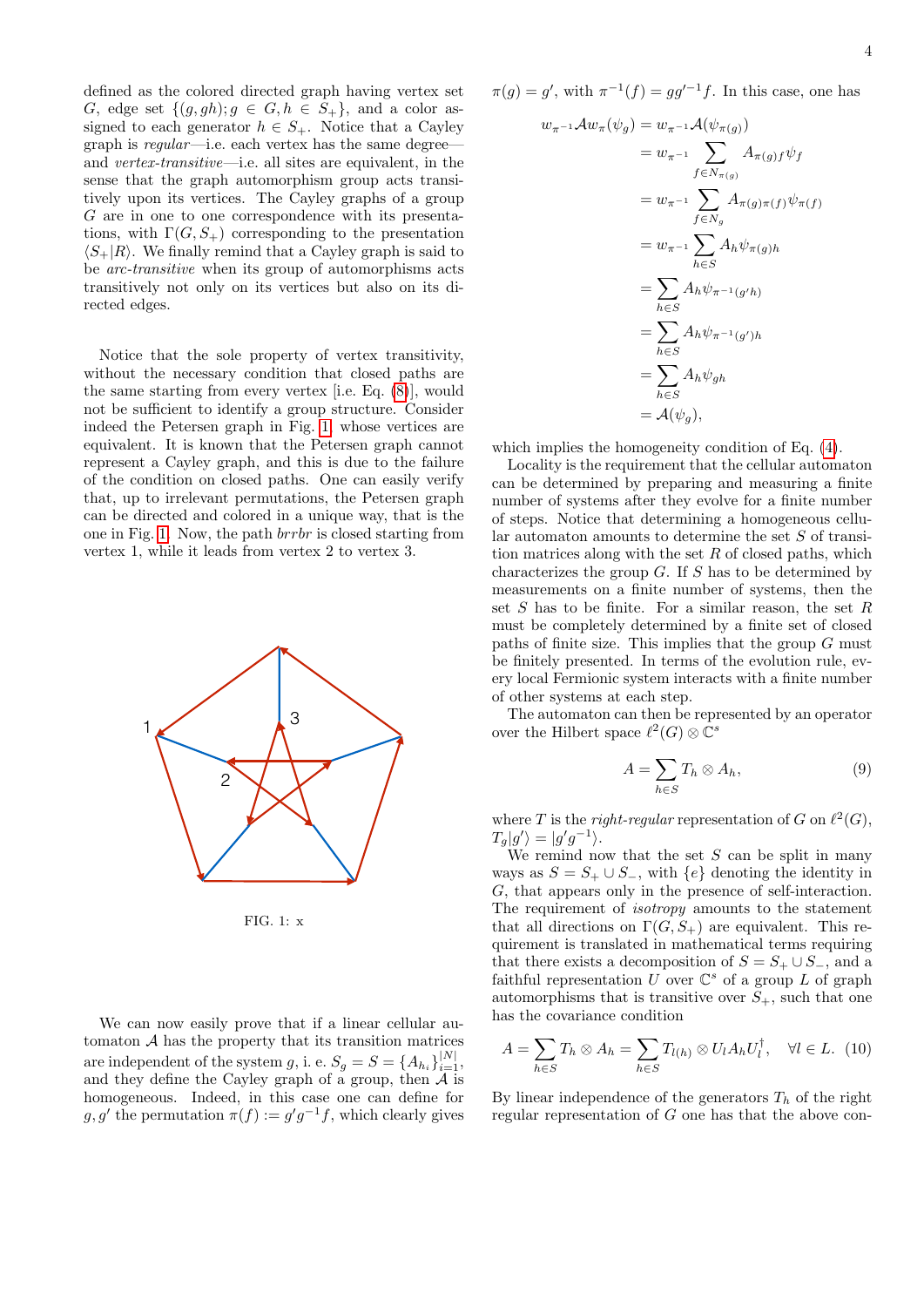dition [10](#page-3-1) implies

$$
A_{l(h^{\pm 1})} = U_l A_{h^{\pm 1}} U_l^{\dagger}.
$$
 (11)

Notice that, as a consequence of this assumption, the Cayley graph  $\Gamma(G, S_+)$  must be arc-transitive. Notice also that the same automaton on the Cayley graph corresponding to the presentation  $G = \langle S | R \rangle$  might in principle satisfy isotropy for one or more choices of the set  $S_+$ and group L. For a given S, different choices of  $S_+$  correspond to different orientations of some edges over the same colored graph. However, in the special cases that we consider here, the choice of representation satisfying the isotropy requirement turns out to be unique.

A covariant automaton of the form [\(10\)](#page-3-1) describes the free evolution of a field by a quantum algorithm with finite algorithmic complexity, and with homogeneity and isotropy corresponding to the universality of the law given by the algorithm.

As a consequence of the assumptions, the unitarity condition—imposing that the map  $\mathcal A$  is unitary—is given by

$$
\sum_{h \in S} A_h^{\dagger} A_h = \sum_{h \in S} A_h A_h^{\dagger} = I_s,
$$
\n
$$
\sum_{h,h' \in S} A_h^{\dagger} A_{h'} = \sum_{h,h' \in S} A_{h'} A_h^{\dagger} = 0 \qquad (12)
$$
\n
$$
h^{-1} h' = h'' \qquad h'h^{-1} = h''
$$

in terms of the transition matrices  $A_h$ .

### III. EMERGENT SPACETIME

In the previous Section we have seen how our assumptions lead to a model of evolution on a discrete computational space endowed with the structure of Cayley graph. The usual dynamics on continuous spacetime is expected to emerge as an effective description that holds in the regimes where the discrete scale cannot be probed.

Within this perspective space and time emerge from the structure of the graph with the time variable corresponding to the computational step of the automaton. The automaton represents a physical law, giving rise to a picture of phenomena in a spacetime M within a given reference frame corresponding to the description of a specific observer. The spacetime M has a Cartesian product structure  $M = X \times T$ , with T the one dimensional manifold corresponding to time (clearly diffeomorphic to the real line) and the  $X$  the (generally *n*-dimensional) manifold representing space. The spacetime manifold M here emerges as described in a fixed reference frame. The notion of change of reference frame based on the invariance of the QCA dynamics was studied in Refs. [\[32,](#page-9-18) [33\]](#page-9-19). The steps of the automaton evolution can be represented as a totally ordered set of points  $t_1, t_2, \ldots$  with the metric  $d_t(t_i, t_j) = |j - i|$ . Similarly on the graph we take the metric  $d_x$  induced by the word-counting on the Cayley graph.

The identification of an emerging spatial manifold is generally more involved because in dimension higher than one the isometric embedding of a discrete graph in a continuous manifold is usually impossible. However, the notion of quasi-isometry introduced in geometric group theory helps us identify the relevant geometric properties of the manifold  $X$ , binding the geometry to the algebraic properties of  $X$  seen as a group. In order to clarify this point, we now review the notion of quasi isometry. Given two metric spaces  $(M_1, d_1)$  and  $(M_2, d_2)$ , with  $d_1$  and  $d_2$  the metric of the two spaces, a map  $f:(M_1,d_1)\to (M_2,d_2)$  is a quasi-isometry if there exist constants  $A \geq 1$ ,  $B, C \geq 0$ , such that  $\forall g_1, g_2 \in M_1$  one has

$$
d_1(g_1, g_2)/A - B \leq d_2(f(g_1), f(g_2)) \leq Ad_1(g_1, g_2) + B,
$$

and  $\forall m \in M_2$  there exists  $g \in M_1$  such that

$$
d_2(f(g), m) \leq C.
$$

Quasi-isometry is an equivalence relation, therefore, given a Cayley graph Γ with word metric  $d_{\Gamma}$ , the emerging space is a manifold  $(X, d_X)$  quasi-isometric to  $(\Gamma, d_\Gamma)$ , which is unique modulo quasi-isometries (see Fig. [2\)](#page-5-0). The geometric characterization of the class of metric spaces quasi-isometric to the Cayley graph of a group G is the subject of geometric group theory [\[38\]](#page-9-23). A crucial result is that the quasi-isometric class is an invariant of the group, i. e. it does not depend on the group presentations (which instead correspond to different Cayley graphs). Remarkably, for finitely generated groups, the quasi-isometry class always contains a smooth Riemaniann manifold [\[38\]](#page-9-23).

A paradigmatic result [\[39\]](#page-9-24) of geometric group theory is that an infinite group  $G$  is quasi-isometric to the Euclidean space  $R^n$  if and only if G is virtually-Abelian, namely it has an Abelian subgroup  $G' \subset G$  isomorphic to  $\mathbb{Z}^n$  of finite index (with a finite number of cosets).

The setting of QCAs on Cayley graphs can thus lead to a field dynamics on either a flat spacetime or a spacetime with curvature, depending on whether the group  $G$  is virtually Abelian or not. In the remainder we will focus on the flat case.

# IV. QCAS ON ABELIAN GROUPS AND THE SMALL WAVE-VECTOR LIMIT

In this Section we restrict to the specific subclass of automata whose group  $G$  is quasi-isometrically embeddable in the Euclidean space, which is then virtually-Abelian. We also assume that the representation of the isotropy group  $L$  in [\(10\)](#page-3-1) induced by the embedding is orthogonal, which implies that the graph neighborhood is embedded in a sphere. In words, we want homogeneity and isotropy to hold locally also in the embedding space. Our present analysis focus on the Abelian groups  $\mathbb{Z}^d$  whose Cayley graphs satisfying the isotropic embedding in the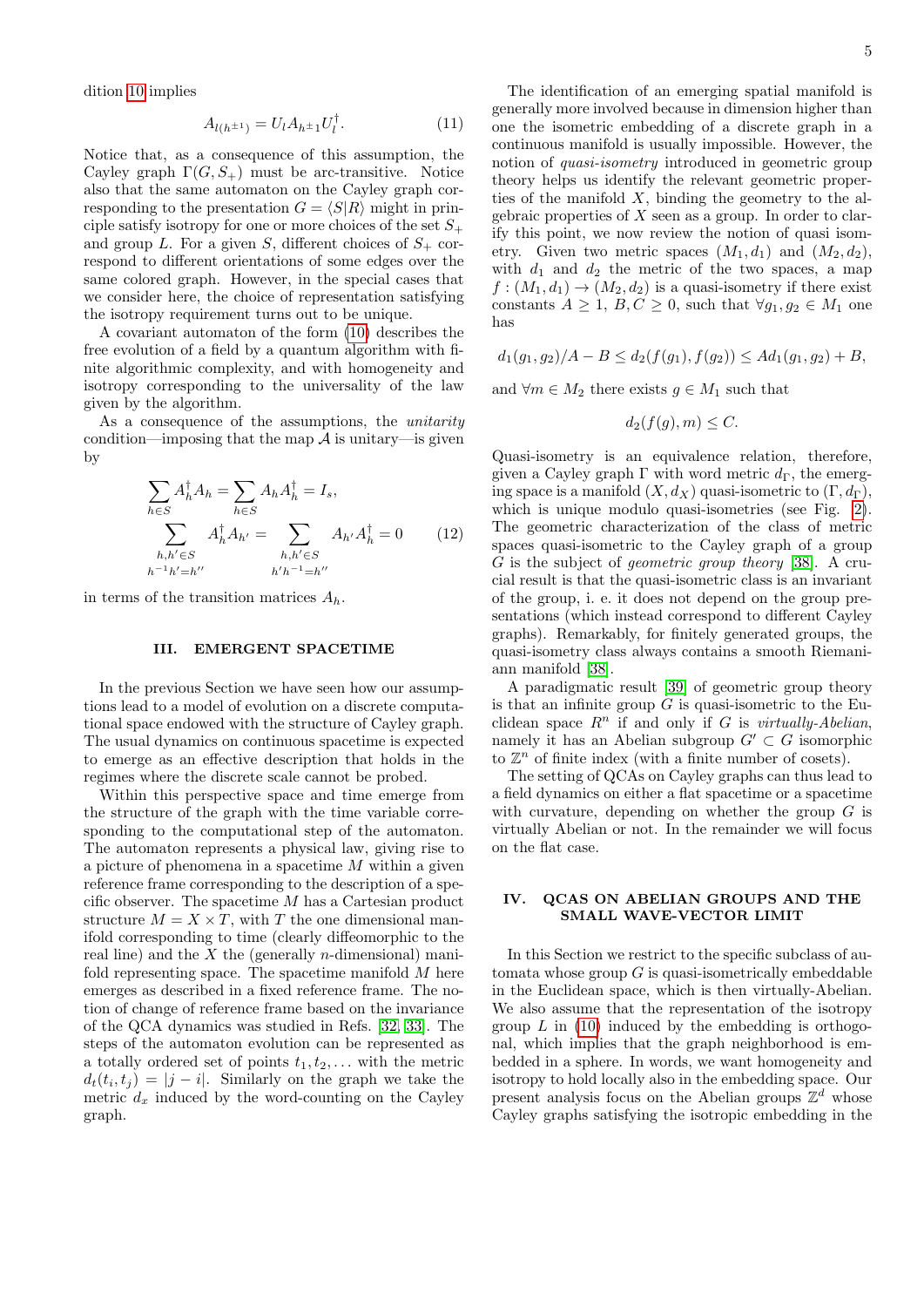

<span id="page-5-0"></span>FIG. 2: (colors online). Given a group G and a set S of generators, the Cayley graph  $\Gamma(G, S)$  is defined as the colored directed graph having set of nodes G, set of edges  $\{(g, gh); g \in G, h \in S\}$ , and a color assigned to each generator  $h \in S$ . Left: the Cayley graph of the Abelian group  $\mathbb{Z}^2$  with presentation  $\mathbb{Z}^2 = \langle a, b | a b a^{-1} b^{-1} \rangle$ , where a and b are two commuting generators. Right: the Cayley graph of the non-Abelian group  $G = \langle a, b | a^5, b^5, (ab)^2 \rangle$ . The Abeliangroup graph is embedded into the Euclidean space  $\mathbb{R}^2$ , the non-Abelian G into the Hyperbolic  $\mathbb{H}_2$  with (negative) curvature.

Euclidean space  $\mathbb{R}^d$  are the Bravais lattices. The more general scenario of virtually-Abelian groups is discussed in Section [VIII.](#page-8-0)

In the Abelian case (and also in the virtually-Abelian case as we will discuss in Section [VIII\)](#page-8-0) it is possible to describe the automaton in the wave-vector space. Since the group is Abelian we label the group elements by vectors  $\mathbf{g} \in \mathbb{Z}^d$ , and use the additive notation for the group composition, whereas the unitary representation of  $\mathbb{Z}^d$  on  $\ell_2(\mathbb{Z}^d)$  is expressed as

$$
T_{\mathbf{h}}|\mathbf{g}\rangle = |\mathbf{g} - \mathbf{h}\rangle. \tag{13}
$$

Being the group Abelian, we can diagonalise the regular representation by Fourier analysis, and the operator A can be easily block-diagonalized in the wave-vector k representation as follows

$$
A = \int_B \mathrm{d}^3 \mathbf{k} \, |\mathbf{k}\rangle \langle \mathbf{k}| \otimes A_{\mathbf{k}}, \qquad A_{\mathbf{k}} := \sum_{\mathbf{h} \in S} e^{-i\mathbf{k} \cdot \mathbf{h}} A_{\mathbf{h}}, \tag{14}
$$

where  $B$  is a compact region in  $\mathbb{R}^3$  corresponding to the smallest region containing only inequivalent wave-vectors k (usually called Brillouin zone). Notice that the automaton is unitary if and only if  $A_k$  unitary for every  $\mathbf{k} \in B$ . The *plane waves*  $|\mathbf{k}\rangle$  on G are given by

$$
|\mathbf{k}\rangle := \frac{1}{\sqrt{|B|}} \sum_{\mathbf{g} \in G} e^{-i\mathbf{k} \cdot \mathbf{g}} |\mathbf{g}\rangle.
$$
 (15)

The spectrum  $\{e^{-i\omega_{\mathbf{k}}^{(i)}}\}$  of the operator  $A_{\mathbf{k}}$ , or more precisely its *dispersion relation* (namely the phases  $\omega_{\mathbf{k}}^{(i)}$ k as functions of  $\bf{k}$ ), plays a crucial role in the analysis of the automaton dynamics. Indeed the speed of the wavefront of a plane wave with wave-vector  $\bf{k}$  is given by the

phase-velocity  $\omega_{\mathbf{k}}^{(i)}$  $\mathbf{k}^{(i)}/|\mathbf{k}|$ , while the speed of propagation of a narrow-band state having wave-vector k peaked around the value  $\mathbf{k}_0$  is given by the *group velocity* at  $\mathbf{k}_0$ , namely the gradient of  $\omega_{\mathbf{k}}^{(i)}$  $\mathbf{k}^{(i)}$  evaluated at  $\mathbf{k}_0$ .

#### <span id="page-5-3"></span>A. The small wave-vector limit

In order be a valid microscopic description of dynamics, the QCA model must recover the usual phenomenology of QFT at the energy scale of the current particle physics experiments, namely the physics of the QCA model and the one of QFT must be the same as far as we restrict to quantum states that cannot probe the discreteness of the underlying lattice. For this reason it is important to address a comparison between the automaton dynamics and the dynamics dictated by the usual QFT differential equations. Here we show how to evaluate the behaviour of an Abelian automaton for small wave-vectors  $|\mathbf{k}| \ll 1$ , and then discuss a possible approach to a rigorous comparison at different frequency scales.

The physical interpretation of the limit  $|\mathbf{k}| \ll 1$  clearly depends on the hypotheses that we make on the order of magnitude of the QCA lattice step and time step. As we will see in Sect[.VI](#page-7-1) an heuristic argument leads us to set the scale of discreteness of the QCA at the Planck scale, thus the domain  $|\mathbf{k}| \ll 1$  corresponds wavevectors much smaller than the Planck vector (consider that an ultra-high-energy cosmic ray has  $k \sim 10^{-8}$ ). Such regime corresponds to the usual one of particle physics, and is called relativistic regime.

In order to obtain the relativistic limit of an automaton  $A_{\mathbf{k}}$  we define its interpolating Hamiltonian  $H^{A}(\mathbf{k})$  as the operator satisfying the following equality

$$
e^{-iH_I^A(\mathbf{k})} = A_{\mathbf{k}}.\tag{16}
$$

(The term "interpolating" refers to the fact that the Hamiltonian  $H_I^A(\mathbf{k})$  would generate a unitary evolution in continuous time that interpolates the discrete time evolution of the automaton).

Now, one can expand the Hamiltonian  $H_I^A(\mathbf{k})$  to first order in |k|

<span id="page-5-2"></span>
$$
H_I^A(\mathbf{k}) = H_A(\mathbf{k}) + \mathcal{O}(|\mathbf{k}|^2),\tag{17}
$$

corresponding to describing the evolution with the following first-order differential equation

<span id="page-5-1"></span>
$$
i\partial_t \psi(\mathbf{k}, t) = H_A(\mathbf{k})\psi(\mathbf{k}, t), \qquad (18)
$$

for narrow-band states  $\psi(\mathbf{k}, t)$  peaked around some  $\mathbf{k}_0$ with  $|\mathbf{k}_0| \ll 1$ .

The Hamiltonian in Eq. [\(18\)](#page-5-1) describes the QCA dynamics in the limit of small wave-vectors, and in the next Sections we present QCAs having the Weyl, Dirac and Maxwell Hamiltonian in as such a limit.

In Ref. [\[2\]](#page-9-14) another more quantitative approach to the QFT limit of a QCA has been presented. Suppose that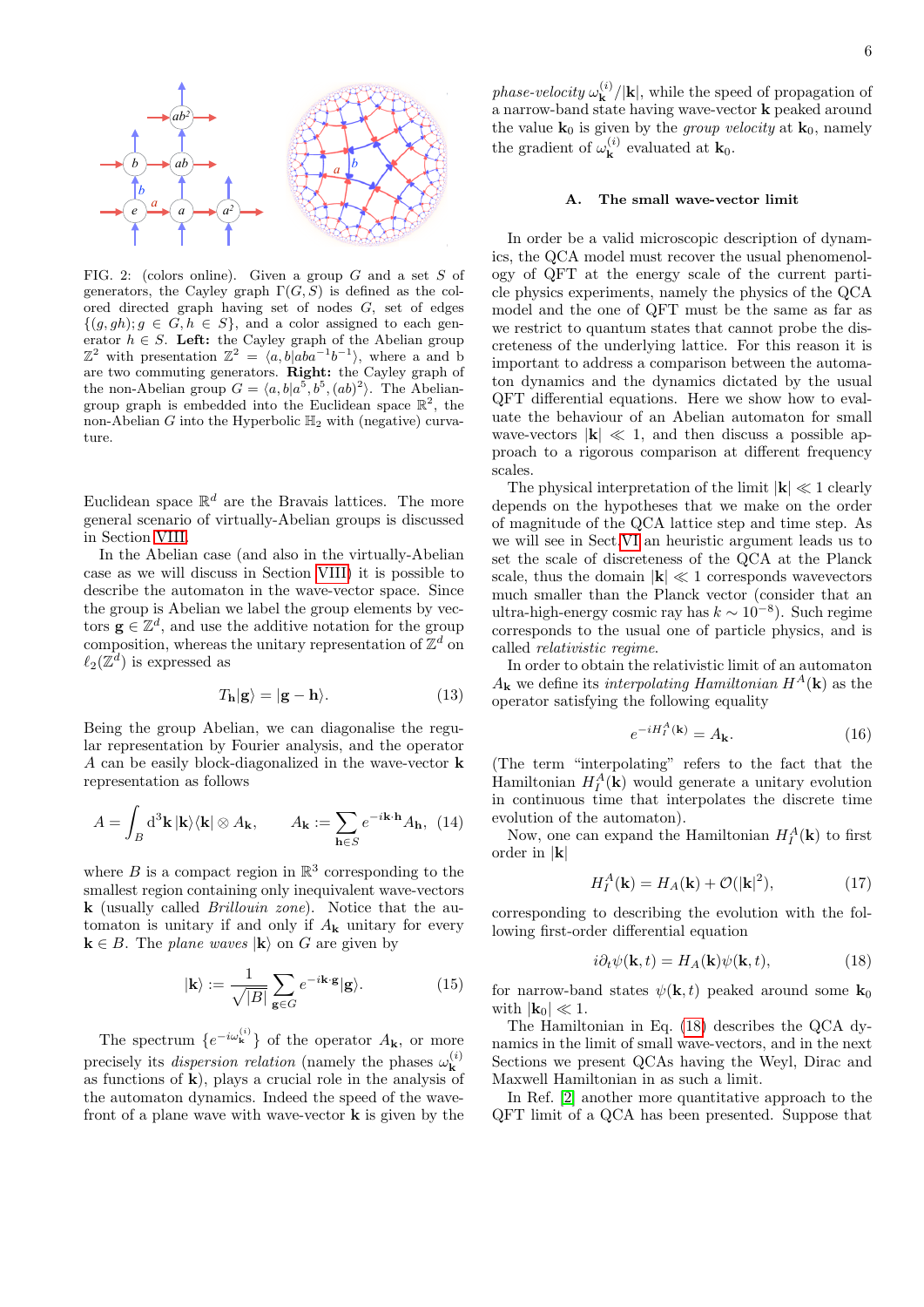some automaton  $A_{\mathbf{k}}$ , (with interpolating Hamiltonian  $H_I^A(\mathbf{k})$  has the unitary  $U_{\mathbf{k}} = e^{-iH_A(\mathbf{k})}$  (see Eq. [\(17\)](#page-5-2)) as first-order approximation in k. Then one can set the comparison as a channel discrimination problem and quantify the difference between the two unitary evolutions with the probability of error  $p_e$  in the discrimination. This probability can be computed as a function of the discrimination experiment parameters—for example the wave-vector and the number of particles and the duration of the evolution— and one can check that for values achievable in current experiments the automaton evolution is undistinguishable from the QFT one. This approach allows us to provide a rigorous proof that, in the limit of input states with vanishing wave-vector, the QCA model recovers free QFT.

#### <span id="page-6-3"></span>V. THE WEYL AUTOMATON

Here we present the unique QCAs on Cayley graphs of  $\mathbb{Z}^d$ ,  $d = 3, 2, 1$ , that satisfy all the requirements of Section [II](#page-1-3) and with minimal internal dimension s for a nonidentical evolution (see Ref. [\[1\]](#page-9-0) for the detailed derivation).

In any space dimension the only solution for  $s = 1$ is the identical QCA, namely there exists no nontrivial QCA. The minimal internal dimension for a non-trivial evolution is then  $s = 2$ .

Let us start from the case of dimension  $d = 3$  that is the most relevant from the physical perspective. For the group  $\mathbb{Z}^3$  the only inequivalent isotropic Cayley graphs are the primitive cubic (PC) lattice, the body centered cubic (BCC), and the rhombohedral. However only in the BCC case, whose presentation of  $\mathbb{Z}^3$  involves four vectors  $S_+ = {\bf h}_1, {\bf h}_2, {\bf h}_3, {\bf h}_4$  with relator  ${\bf h}_1 + {\bf h}_2 + {\bf h}_3 + {\bf h}_4 = 0$ , one finds solutions satisfying all the assumptions of Section [II.](#page-1-3) There are only four solutions, modulo unitary conjugation, that can be divided in two pairs  $A^{\pm}$  and  $B^{\pm}$ . A pair of solutions is connected to the other pair by transposition in the canonical basis, i.e.  $A_{\mathbf{k}}^{\pm} = (B_{\mathbf{k}}^{\pm})^{\tilde{T}}$ . The first Brillouin zone B for the BCC lattice is defined in Cartesian coordinates as  $-\sqrt{3\pi} \le k_i \pm k_j \le \sqrt{3\pi}, i \ne$  $j \in \{x, y, z\}$  and the solutions in the wave-vector representation are

<span id="page-6-1"></span>
$$
A_{\mathbf{k}}^{\pm} = I u_{\mathbf{k}}^{\pm} - i \sigma^{\pm} \cdot \tilde{\mathbf{n}}_{\mathbf{k}}^{\pm}, \quad B_{\mathbf{k}}^{\pm} = (A_{\mathbf{k}}^{\pm})^T,
$$
  
\n
$$
\tilde{\mathbf{n}}_{\mathbf{k}}^{\pm} := \begin{pmatrix} s_x c_y c_z \mp c_x s_y s_z \\ c_x s_y c_z \pm s_x c_y s_z \\ c_x c_y s_z \mp s_x s_y c_z \end{pmatrix}, \quad u_{\mathbf{k}}^{\pm} := c_x c_y c_z \pm s_x s_y s_z,
$$
  
\n
$$
c_i := \cos(k_i/\sqrt{3}), \quad s_i := \sin(k_i/\sqrt{3}),
$$
\n(19)

where  $\boldsymbol{\sigma}^+ = \boldsymbol{\sigma}$  and  $\boldsymbol{\sigma}^+ = \boldsymbol{\sigma}^T$ .

The matrices  $A_{\mathbf{k}}^{\pm}$  and  $B_{\mathbf{k}}^{\pm}$  have spectrum  $\{e_{\mathbf{k}}^{-i\omega^{\pm}}, e_{\mathbf{k}}^{i\omega^{\pm}}\}$ with dispersion relation  $\omega_{\mathbf{k}}^{\pm} = \arccos(c_x c_y c_z \mp s_x s_y s_z)$ and evolution governed by i) the wave-vector  $\mathbf{k}$ ; ii) the helicity direction  $n_k^{\pm}$ ; and iii) the group velocity  $\mathbf{v}_{\mathbf{k}}^{\pm} := \nabla_{\mathbf{k}} \omega_{\mathbf{k}}^{\pm}$ , which represents the speed of a wavepacket peaked around the central wave-vector k.

The above solutions satisfy the isotropy constraint and are then covariant with respect to the group  $L'$  of binary rotations around the coordinate axes, with the representation of the group L' on  $\mathbb{C}^2$  given by  $\{I, i\sigma_x, i\sigma_y, i\sigma_z\}.$ The group  $L'$  is transitive on the four BCC generators of  $S_{+}.$ 

In dimension  $d = 2$ , the only inequivalent isotropic Cayley graphs of  $\mathbb{Z}^2$  are the square lattice and the hexagonal lattice. Also for  $d = 2$  we have solutions only on one of the possible Cayley graphs, the square lattice, whose presentation of  $\mathbb{Z}^2$  involves two vectors  $S_+ = {\mathbf{h}_1, \mathbf{h}_2}.$ presentation of  $\mathbb{Z}$ <sup>-</sup> involves two vectors  $S_+ = \{\mathbf{n}_1, \mathbf{n}_2\}$ .<br>The first Brillouin zone B in this case is given by  $\sqrt{2\pi} \leq$  $k_i \leq \sqrt{2\pi}, i \in \{x, y\}$  and there are only two solutions modulo unitary conjugation,

<span id="page-6-0"></span>
$$
A_{\mathbf{k}} = I u_{\mathbf{k}} - i \boldsymbol{\sigma} \cdot \tilde{\mathbf{n}}_{\mathbf{k}}, \quad B_{\mathbf{k}} := A_{\mathbf{k}}^T,
$$
  

$$
\tilde{\mathbf{n}}_{\mathbf{k}} := \begin{pmatrix} s_x c_y \\ c_x s_y \\ s_x s_y \end{pmatrix}, \quad u_{\mathbf{k}} := c_x c_y,
$$
 (20)  

$$
c_i := \cos(k_i/\sqrt{2}), \quad s_i := \sin(k_i/\sqrt{2}),
$$

with dispersion relation  $\omega_{\mathbf{k}} = \arccos(c_x c_y)$ .

The QCA in Eq. [\(20\)](#page-6-0) is covariant for the cyclic transitive group generated by the transformation that exchanges  $\mathbf{h}_1$  and  $\mathbf{h}_2$ , with representation given by the rotation by  $\pi$  around the x-axis. Since the isotropy group has a reducible representation, the most general automaton is actually given by  $(\cos \theta I + i \sin \theta \sigma_x) A_k$ .

Finally for  $d = 1$  the unique Cayley graph satisfying our requirements for  $\mathbb Z$  is the lattice  $\mathbb Z$  itself, presented as the free Abelian group on one generator  $S_+ = \{h\}$ . From the unitarity conditions one gets the unique solution

$$
A_k = u_{\mathbf{k}} I - i \boldsymbol{\sigma} \cdot \tilde{\mathbf{n}}_{\mathbf{k}}, \qquad \tilde{\mathbf{n}}_{\mathbf{k}} := \begin{pmatrix} 0 \\ 0 \\ \sin k \end{pmatrix}, \quad u_{\mathbf{k}} := \cos k,
$$
\n(21)

with dispersion relation  $\omega_k = k$ .

We call the solutions [\(19\)](#page-6-1), [\(20\)](#page-6-0) and [\(21\)](#page-6-2) Weyl automata, because in the limit of small wave-vectors of Section [IV A](#page-5-3) their evolution obeys Weyl's equation in space dimension  $d = 3$ ,  $d = 2$  and  $d = 1$ , respectively. All the previous solution in Eqs. [\(19\)](#page-6-1), [\(20\)](#page-6-0), and [\(21\)](#page-6-2) for dimension  $d = 3, 2, 1$  can be rewritten in the form

<span id="page-6-2"></span>
$$
W_{\mathbf{k}} = u_{\mathbf{k}}I - i\boldsymbol{\sigma} \cdot \tilde{\mathbf{n}}_{\mathbf{k}},\tag{22}
$$

for certain  $u_k$  and  $\mathbf{n}_k$ , with dispersion relation

<span id="page-6-4"></span>
$$
\omega_{\mathbf{k}} = \arccos u_{\mathbf{k}}.\tag{23}
$$

It is easily to check that the interpolating Hamiltonian is

$$
H_I^W(\mathbf{k}) = \boldsymbol{\sigma} \cdot \mathbf{n}_{\mathbf{k}}, \qquad \mathbf{n}_{\mathbf{k}} := \frac{\omega_{\mathbf{k}}}{\sin \omega_{\mathbf{k}}} \tilde{\mathbf{n}}_{\mathbf{k}}, \qquad (24)
$$

and by power expanding at the first order in k one has

$$
H_I^W = H_W(\mathbf{k}) + \mathcal{O}(|\mathbf{k}|^2), \qquad H_W(\mathbf{k}) = \frac{1}{\sqrt{d}} \boldsymbol{\sigma} \cdot \mathbf{k} \quad (25)
$$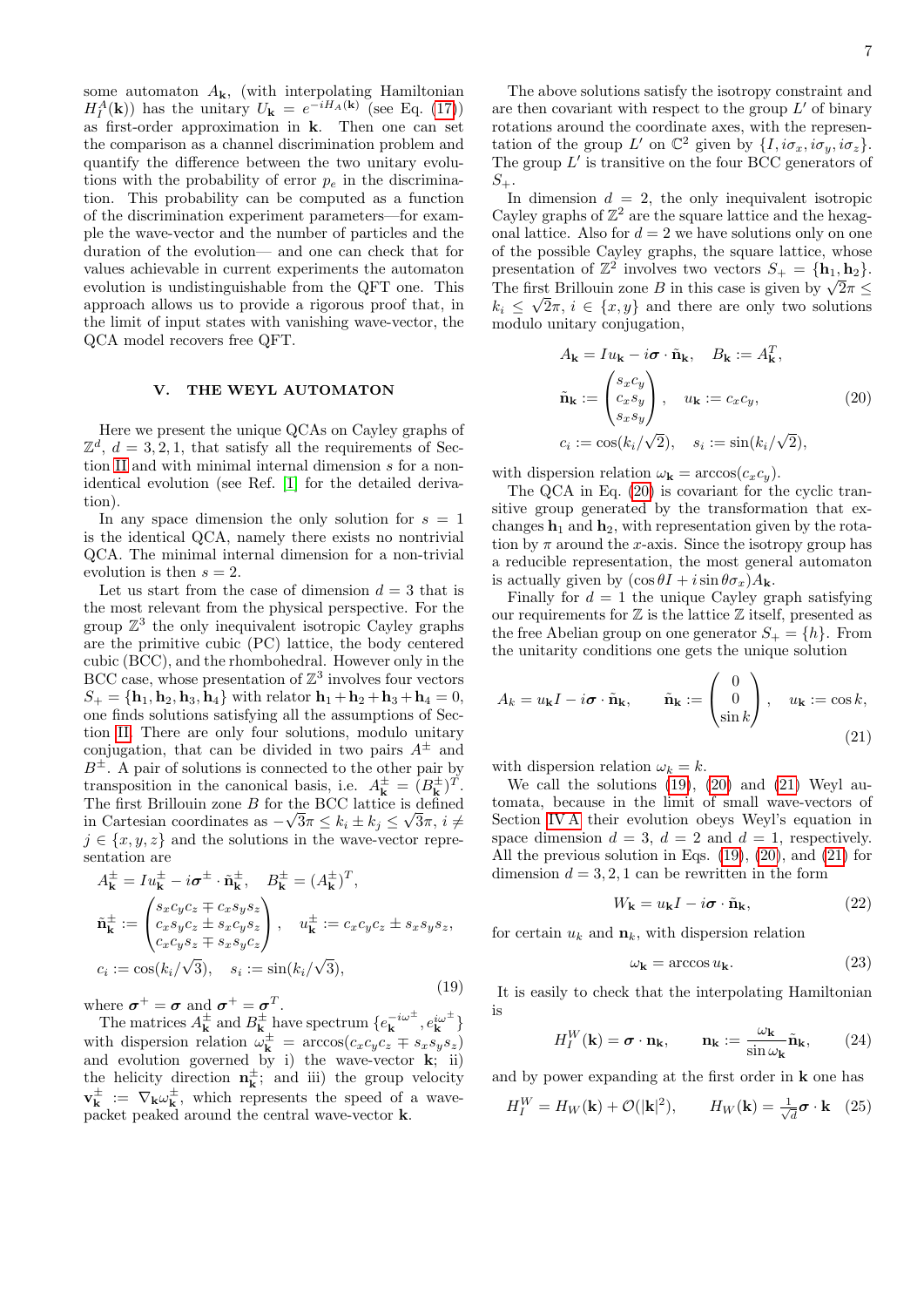where  $H_W(\mathbf{k})$  coincides with the usual Weyl Hamiltonian in  $d$  dimensions once the wave-vector  $\bf{k}$  is interpreted as the momentum.

## <span id="page-7-1"></span>VI. THE DIRAC AUTOMATON

From the previous section we know that in our framework all the admissible QCAs with  $s = 2$  gives the Weyl equation in the limit of small wave-vectors. In order to get a more general dynamics—say the Dirac one—it is then necessary to increase the internal degree of freedom s. Instead of deriving the most general QCAs with  $s > 2$ , in Ref. [\[1\]](#page-9-0) it is shown how the Dirac equation for any space dimension  $d = 1, 2, 3$  can be derived from the local coupling of two Weyl automata. Here we shortly review this result.

Starting from two arbitrary Weyl automata W and  $W'$  in dimension d (see the solutions  $(19)$ ,  $(20)$  and  $(21)$ in for  $d = 3, 2, 1$ , respectively), the coupling is obtained by performing the direct-sum of their representatives  $W_{\mathbf{k}}$ and  $W'_{\mathbf{k}}$ , obtaining a QCA with  $s = 4$ , and introducing off-diagonal blocks  $X$  and  $Y$  in such a way that the obtained matrix is unitary. The locality of the coupling implies that the off-diagonal blocks are independent of k, namely

$$
D_{\mathbf{k}} := \begin{pmatrix} pW_{\mathbf{k}} & qX \\ rY & tW_{\mathbf{k}}' \end{pmatrix}, \qquad p, q, r, t \in \mathbb{C}.
$$
 (26)

In order to satisfy all the hypothesis of Section [II](#page-1-3) it is possible to show that the unique local coupling of Weyl QCAs, modulo unitary conjugation, are

<span id="page-7-2"></span>
$$
D_{\mathbf{k}} := \begin{pmatrix} nW_{\mathbf{k}} & im \\ im & nW_{\mathbf{k}} \end{pmatrix}, \qquad n, m \in \mathbb{R}^+, \quad n^2 + m^2 = 1,
$$
\n(27)

which are conveniently expressed in terms of gamma matrices in the spinorial representation as follows

$$
D_{\mathbf{k}} := nI u_{\mathbf{k}} - i n \gamma^0 \gamma \cdot \tilde{\mathbf{n}}_{\mathbf{k}} + i m \gamma^0, \qquad (28)
$$

where the functions  $u_{\mathbf{k}}$  and  $\tilde{\mathbf{n}}_{\mathbf{k}}$  depend on the value of d for the Weyl automaton  $W_{\mathbf{k}}$  in Eq. [\(27\)](#page-7-2). Notice the dispersion relation of the QCAs [\(28\)](#page-7-3) that is simply given by

$$
\omega_{\mathbf{k}} = \arccos[\sqrt{1 - m^2} u_{\mathbf{k}}].\tag{29}
$$

The QCAs in Eq. [\(27\)](#page-7-2) in the small wave-vector limit and for  $m \ll 1$  all give the usual Dirac equation in the respective dimension  $d$ , with  $m$  corresponding to the particle mass. Indeed, the interpolating Hamiltonian  $H_I^D(\mathbf{k})$ is given by

$$
H_I^D(\mathbf{k}) = f(\mathbf{k})(n\gamma^0 \boldsymbol{\gamma} \cdot \tilde{\mathbf{n}}_{\mathbf{k}} - m\gamma^0), \ f(\mathbf{k}) := \frac{\omega_{\mathbf{k}}}{\sin \omega_{\mathbf{k}}}, \ (30)
$$

that by power expanding at the first order in  $\bf{k}$  is approximated as follows

$$
H_I^D(\mathbf{k}) = H_D(\mathbf{k}) + \mathcal{O}(|\mathbf{k}|^2),
$$
  
\n
$$
H_D(\mathbf{k}) = \frac{n}{\sqrt{d}} \gamma^0 \gamma \cdot \mathbf{k} + m \gamma^0.
$$
 (31)

Finally, for small values of m,  $m \ll 1$ , we have  $n \approx 1 +$  $\mathcal{O}(m^2)$  and neglecting terms of order  $\mathcal{O}(m^2)$  and  $\mathcal{O}(|\mathbf{k}|^2)$ 

$$
H_I^D(\mathbf{k}) = \frac{1}{\sqrt{d}} \gamma^0 \gamma \cdot \mathbf{k} + m \gamma^0 + O(m^2) + O(|\mathbf{k}|^2), \quad (32)
$$

one has the Dirac Hamiltonian with the wave-vector k and the parameter m interpreted as momentum and mass, respectively. For  $d = 1$ , modulo a permutation of the canonical basis, the QCA corresponds to two identical and decoupled  $s = 2$  automata. Each of these QCAs coincide with the one dimensional Dirac automaton derived in Ref. [\[2\]](#page-9-14). The last one was derived as the simplest  $(s = 2)$  homogeneous QCA covariant with respect to the parity and the time-reversal transformation, which are less restrictive than isotropy that singles out the only Weyl QCA [\(21\)](#page-6-2) in one space dimension.

We want to emphasize that in the above derivation everything is adimensional by construction. Dimensions can be recovered by providing values  $\tau$  and a in seconds and meters, respectively, to the discreteness scales in time and space of the QCA, and providing the maximum value of the mass M in kilograms corresponding to  $|m|=1$  in Eq. [\(27\)](#page-7-2). From the relativistic limit, the comparison with the usual dimensional Dirac equation leads to the identities  $c = a/\tau$ ,  $\hbar = Mac$ , which leave only one unknown among the three variables  $a, \tau$ , and M. At the maximum value of the mass  $|m| = 1$  in Eq. [\(27\)](#page-7-2) we get a non evolving automaton, with a flat dispersion relation, which can be interpreted as a mini black-hole, where the Schwarzild radius equals the localization length, i.e. the Compton wavelength, corresponding to a mass equal to the Planck mass. We thus heuristically interpret  $M$  as the Planck mass, and from the two identities  $c = a/\tau$ ,  $\hbar = Mac$  we get the Planck scale.

#### <span id="page-7-3"></span><span id="page-7-0"></span>VII. QCA FOR FREE ELECTRODYNAMICS

In Sections [V](#page-6-3) and [VI](#page-7-1) we showed how the dynamics of free Fermionic fields can be derived within the QCA framework starting from informational principles. Within this perspective the information contained in a finite number of systems must be finite and this is the reason why we consider Fermionic QCAs. One might then wonder how the physics of the free electromagnetic field can be recovered in this framework, and more generally any Bosonic quantum field obeying the canonical commutation relations. In the present section we review the results of Ref. [\[4\]](#page-9-1), where the above question was answered in detail.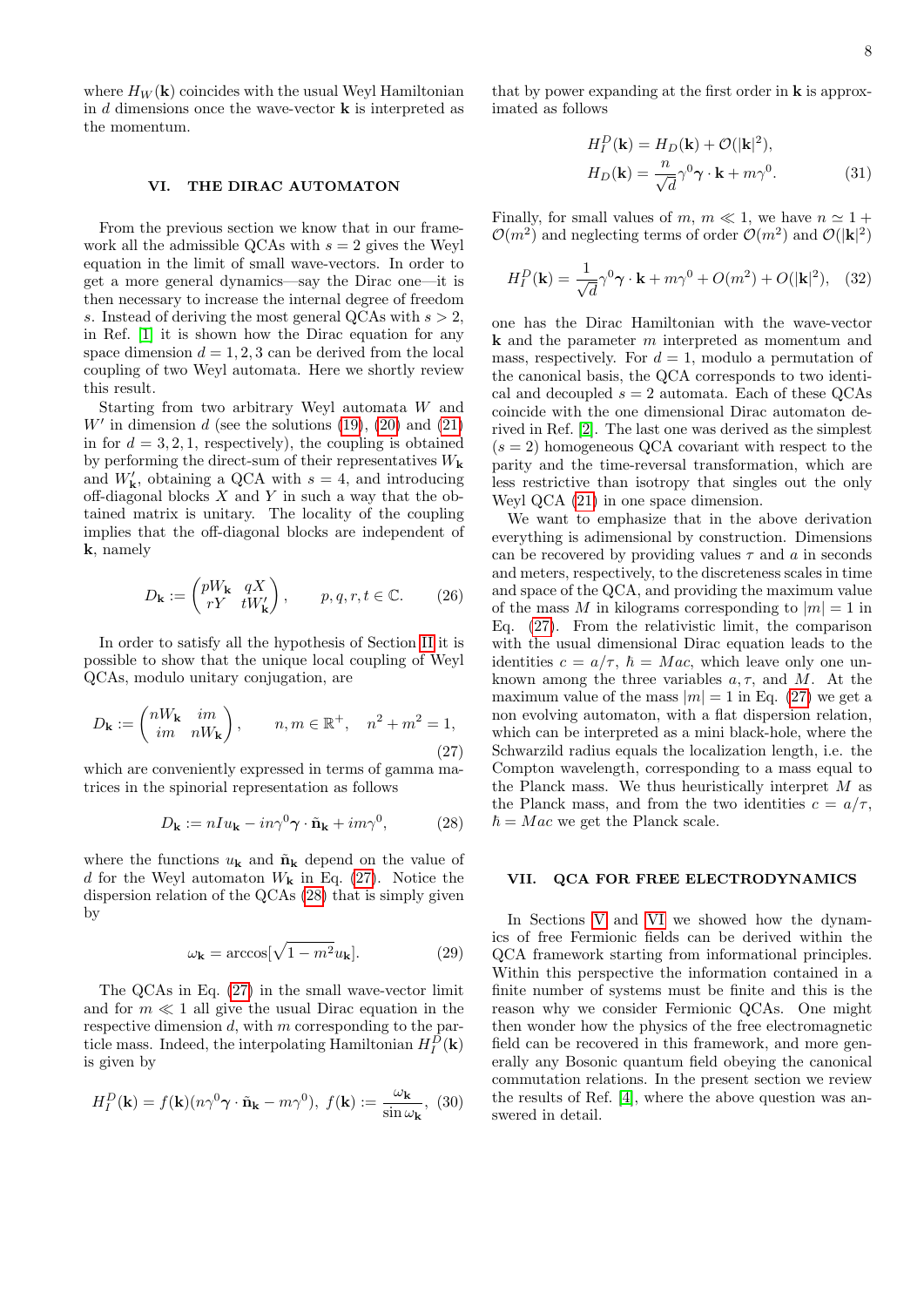The basic idea behind this approach is to model the photon as an entangled pair of Fermions evolving according to the Weyl QCA presented in Section [V.](#page-6-3) Then we show that in a suitable regime both the free Maxwell equation in three dimensions and the Bosonic commutation relations are recovered. For this purpose, we consider two Fermionic fields, which in the wave-vector representation are denoted as  $\psi(\mathbf{k})$  and  $\varphi(\mathbf{k})$ . The evolutions of these two fields are given by

$$
\psi(\mathbf{k}, t+1) = W_{\mathbf{k}}\psi(\mathbf{k}, t). \quad \varphi(\mathbf{k}, t+1) = W_{\mathbf{k}}^*\varphi(\mathbf{k}, t). \tag{33}
$$

Where the matrix  $W_{\mathbf{k}}$  can be any of the Weyl QCAs in three space dimensions of Eq. [\(19\)](#page-6-1), (the whole derivation is independent on this choice) and  $W_{\mathbf{k}}^* = \sigma_y W_{\mathbf{k}} \sigma_y$ denotes the complex conjugate matrix.

We now introduce the following bilinear operators

$$
\mathbf{G}_{T}(\mathbf{k},t) := \mathbf{G}(\mathbf{k},t) - \left(\frac{\mathbf{n}_{\frac{\mathbf{k}}{2}}}{|\mathbf{n}_{\frac{\frac{\mathbf{k}}{2}}|} \cdot \mathbf{G}(\mathbf{k},t)\right) \frac{\mathbf{n}_{\frac{\mathbf{k}}{2}}}{|\mathbf{n}_{\frac{\frac{\mathbf{k}}{2}}|}} \quad (34)
$$

$$
\mathbf{G}(\mathbf{k},t) := (G^{1}(\mathbf{k},t), G^{2}(\mathbf{k},t), G^{3}(\mathbf{k},t))^{T}
$$

$$
G^{i}(\mathbf{k},t) := \varphi^{T}(\frac{\mathbf{k}}{2},t)\sigma^{i}\psi(\frac{\mathbf{k}}{2},t)
$$

$$
= \varphi^{T}(\mathbf{k},0)(W_{\frac{\mathbf{k}}{2}}^{\dagger}\sigma^{i}W_{\frac{\mathbf{k}}{2}})\psi(\frac{\mathbf{k}}{2},0)
$$

with  $n_k$  as in Eq. [\(V\)](#page-6-4). By construction the field  $G_T(k, t)$ satisfies the following relations

$$
\mathbf{n}_{\frac{\mathbf{k}}{2}} \cdot \mathbf{G}_{T}(\mathbf{k}, t) = 0, \tag{35}
$$

$$
\mathbf{G}_{T}(\mathbf{k},t) = \text{Exp}(-i2\mathbf{n}_{\frac{\mathbf{k}}{2}} \cdot \mathbf{J}t)\mathbf{G}_{T}(\mathbf{k},0),\qquad(36)
$$

where we used the identity  $\exp(-\frac{i}{2}\mathbf{v}\cdot\boldsymbol{\sigma})\boldsymbol{\sigma}\exp(\frac{i}{2}\mathbf{v}\cdot\boldsymbol{\sigma})=$  $Exp(-i\mathbf{v} \cdot \mathbf{J})\boldsymbol{\sigma}$ , the matrix  $Exp(-i\mathbf{v} \cdot \mathbf{J})$  acting on  $\boldsymbol{\sigma}$  regarded as a vector, and  $\mathbf{J} = (J_x, J_y, J_z)$  representing the infinitesimal generators of  $SU(2)$  in the spin 1 representation. Taking the time derivative of Eq. [\(36\)](#page-8-1) we obtain

$$
\partial_t \mathbf{G}_T(\mathbf{k}, t) = 2\mathbf{n}_{\frac{\mathbf{k}}{2}} \times \mathbf{G}_T(\mathbf{k}, t). \tag{37}
$$

If  $\mathbf{E}_G$  and  $\mathbf{B}_G$  are two Hermitian operators defined by the relation

$$
\mathbf{E}_G := |\mathbf{n}_{\frac{\mathbf{k}}{2}}| (\mathbf{G}_T + \mathbf{G}_T^{\dagger}), \quad \mathbf{B}_G := i |\mathbf{n}_{\frac{\mathbf{k}}{2}}| (\mathbf{G}_T^{\dagger} - \mathbf{G}_T),
$$
\n(38)

then Eq. [\(35\)](#page-8-2) and Eq. [\(37\)](#page-8-3) can be rewritten as

$$
\partial_t \mathbf{E}_G = i2\mathbf{n}_{\frac{\mathbf{k}}{2}} \times \mathbf{B}_T(\mathbf{k}, t) \quad \partial_t \mathbf{B}_G = -i2\mathbf{n}_{\frac{\mathbf{k}}{2}} \times \mathbf{E}_T(\mathbf{k}, t)
$$
  

$$
2\mathbf{n}_{\frac{\mathbf{k}}{2}} \cdot \mathbf{E}_G = 0 \qquad 2\mathbf{n}_{\frac{\mathbf{k}}{2}} \cdot \mathbf{B}_G = 0 \qquad (39)
$$

that are the free Maxwell's equation in the wave-vector space with the substitution  $2n_k \to k$ . In the limit  $|k| \ll$ 1 one has  $2n_{\frac{k}{2}} \sim k$  and the usual  $\sim$  k and the usual free electrodynamics is recovered.

However the field defined in Eqs. [\(34\)](#page-8-4) and [\(38\)](#page-8-5) does not satisfy the correct Bosonic commutation relations. As shown in Ref. [\[4\]](#page-9-1) the solution to this problem is to replace the operators  $G^i$  defined in Eq. [\(34\)](#page-8-4) with the operators  $F^i$  defined as

$$
F^{i}(\mathbf{k}) := \int \frac{d\mathbf{q}}{(2\pi)^{3}} f_{\mathbf{k}}(\mathbf{q}) \varphi\left(\frac{\mathbf{k}}{2} - \mathbf{q}\right) \sigma^{i} \psi\left(\frac{\mathbf{k}}{2} + \mathbf{q}\right) \tag{40}
$$

where  $\int \frac{d\mathbf{q}}{(2\pi)^3} |f_{\mathbf{k}}(\mathbf{q})|^2 = 1, \forall \mathbf{k}$ . In terms of  $\mathbf{F}(\mathbf{k})$ , we can define the polarization operators  $\gamma^{i}(\mathbf{k})$  of the electromagnetic field as follows

$$
\gamma^{i}(\mathbf{k}) := \mathbf{u}_{\mathbf{k}}^{i} \cdot \mathbf{F}(\mathbf{k}, 0), \quad i = 1, 2,
$$
\n
$$
\mathbf{u}_{\mathbf{k}}^{i} \cdot \mathbf{n}_{\mathbf{k}} = \mathbf{u}_{\mathbf{k}}^{1} \cdot \mathbf{u}_{\mathbf{k}}^{2} = 0, \ |\mathbf{u}_{\mathbf{k}}^{i}| = 1, \ (\mathbf{u}_{\mathbf{k}}^{1} \times \mathbf{u}_{\mathbf{k}}^{2}) \cdot \mathbf{n}_{\mathbf{k}} > 0.
$$
\n
$$
\tag{42}
$$

<span id="page-8-4"></span>In order to avoid the technicalities of the continuum we suppose to have a discrete wave-vector space (as if the electromagnetic field were confined in a finite volume) and moreover let us assume  $|f_{\bf k}({\bf q})|^2$  to be a constant function over a region  $\Omega_{\mathbf{k}}$  which contains  $N_{\mathbf{k}}$  modes, i.e.  $|f_{\mathbf{k}}(\mathbf{q})|^2 = \frac{1}{N_{\mathbf{k}}}$  if  $\mathbf{q} \in \Omega_{\mathbf{k}}$  and  $|f_{\mathbf{k}}(\mathbf{q})|^2 = 0$  if  $\mathbf{q} \notin \Omega_{\mathbf{k}}$ . Then, for a given state  $\rho$  of the field we denote by  $M_{\varphi, \mathbf{k}}$  (resp.  $M_{\psi, \mathbf{k}}$ ) the mean number of type  $\varphi$  (resp  $\psi$ ) Fermionic excitations in the region  $\Omega_{\mathbf{k}}$ . One can then show that, for states such that  $M_{\xi, \mathbf{k}}/N_{\mathbf{k}} \leq \varepsilon$ for all  $\xi = \varphi, \psi$  and **k** and for  $\varepsilon \ll 1$  we can safely assume  $[\gamma^{i}(\mathbf{k}), {\gamma^{j}}^{\dagger}(\mathbf{k}')]_{-} = \delta_{i,j} \delta_{\mathbf{k},\mathbf{k}'}$ , i.e. the polarization operators are Bosonic operators.

## <span id="page-8-2"></span><span id="page-8-0"></span>VIII. FUTURE PERSPECTIVES: INTERACTING QCAS AND GRAVITY

<span id="page-8-5"></span><span id="page-8-3"></span><span id="page-8-1"></span>In the previous sections we showed how the dynamics of free relativistic quantum fields emerges from the evolution of states of Fermionic QCAs, provided that they satisfy the requirements of unitarity, linearity, homogeneity and isotropy. However, in order to recover relativistic quantum field theory we need to find also interacting evolutions, where Fermions and Bosons can scatter, with Bosonic fields carrying the fundamental interactions. For this purpose, one needs to overcome the linearity assumption, allowing Fermionic excitations to exchange momentum. There is a very good reason to introduce a non-linear evolution, which is precisely due to the discrete nature of the QCA evolution. Indeed, while in a context where time is continuous it makes sense to require that the canonical basis in the Hilbert space representing a local system [\[40\]](#page-9-25) changes continuously in time, when the evolution occurs in discrete steps, as in a QCA, there is no natural way to compare the local reference system at subsequent times, and it is thus necessary to allow for an uncontrollable misalignment of the local reference frame. One can then introduce a completely local non-linear evolution at each step, following the linear one, preserving homogeneity, isotropy and unitarity. This misalignment provides a natural notion of